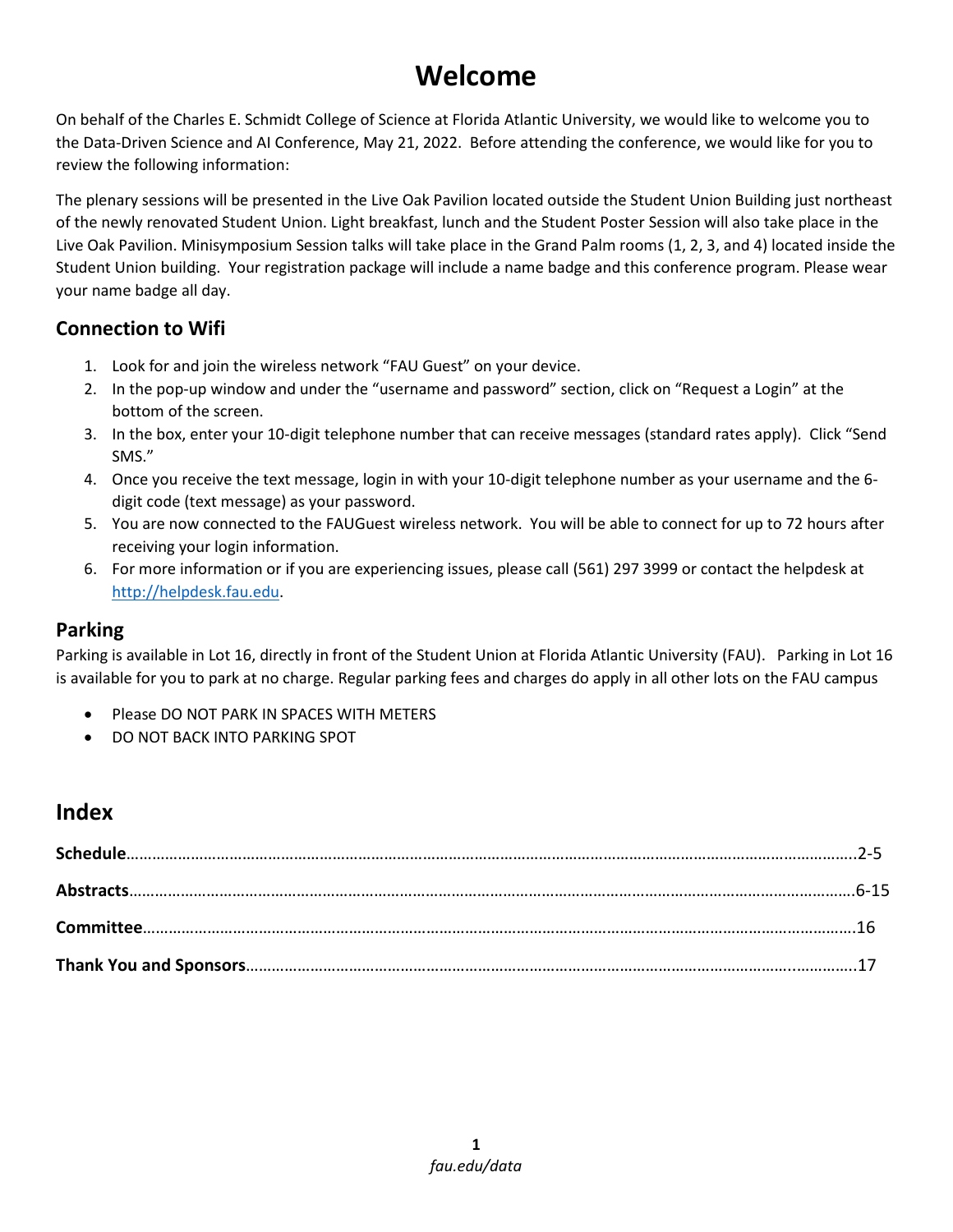# **Schedule**

Saturday, May 21, 2022 Florida Atlantic University, Student Union, Boca Raton Campus

| 8:00 a.m.<br><b>Student Union Lobby</b> | <b>Sign-In and Registration</b><br>Complimentary light breakfast in Live Oak Pavilion.                                                                                                                                                                                                                                                                                                                              |
|-----------------------------------------|---------------------------------------------------------------------------------------------------------------------------------------------------------------------------------------------------------------------------------------------------------------------------------------------------------------------------------------------------------------------------------------------------------------------|
| 8:45 a.m.<br>Live Oak Pavilion          | Welcome                                                                                                                                                                                                                                                                                                                                                                                                             |
| 9:00 a.m.<br>Live Oak Pavilion          | <b>Plenary Talk</b><br>"The Impact of AI in Financial Market Investment Strategies"<br>Moustapha Awada, Ph.D., Physicist and Chief Risk and Investment Sciences<br>Officer at Alpha Innovations Global Investment, LLC                                                                                                                                                                                              |
| 9:50 a.m.<br>Live Oak Pavilion          | <b>Coffee Break</b>                                                                                                                                                                                                                                                                                                                                                                                                 |
| $10:15$ a.m.<br><b>Grand Palm Room</b>  | <b>Minisymposium Sessions</b><br>Talks in this session will take place in parallel at three separate time slots of 30<br>minutes each: 10:15 a.m., 10:45 a.m., and 11:15 a.m., unless otherwise noted.<br>Session topics and talks listed below.                                                                                                                                                                    |
|                                         | South Florida Tech Hub Sponsored: Health Tech Panel Discussion                                                                                                                                                                                                                                                                                                                                                      |
| 10:15-11:45 a.m.<br>Grand Palm Room 4   | "Digital Transformation and Data-Driven Insight in Healthcare: Where We Are<br>and Where We're Going"<br>Moderator: Meggie Soliman, Director of Strategic Innovations at DSS, Inc.<br>Panelists: Pete Martinez, CEO of Sivotech Bioinformatics; Aliya Aaron, Founder of<br>Nursing Innovation Hub; Yenvy Truong, Founder of LSM Group; Christopher<br>Kunney, Chief of Strategy & Business Development at DSS, Inc. |
|                                         | <b>Urban Applications of Data Science</b>                                                                                                                                                                                                                                                                                                                                                                           |
| 10:15 a.m.<br>Grand Palm Room 1         | "Person-Activity Tracking with Smartphones as a Way to Measure the Impact<br>of Government Lockdowns During the COVID-19 Pandemic"<br>Louis Merlin, Ph.D., Assistant Professor, FAU Department of Urban and Regional<br>Planning                                                                                                                                                                                    |
| 10:45 a.m.<br>Grand Palm Room 1         | "Structured Additive Regression and Tree Boosting"<br>Michael Mayer, Ph.D., Pricing Actuary, La Mobiliere, Bern Switzerland                                                                                                                                                                                                                                                                                         |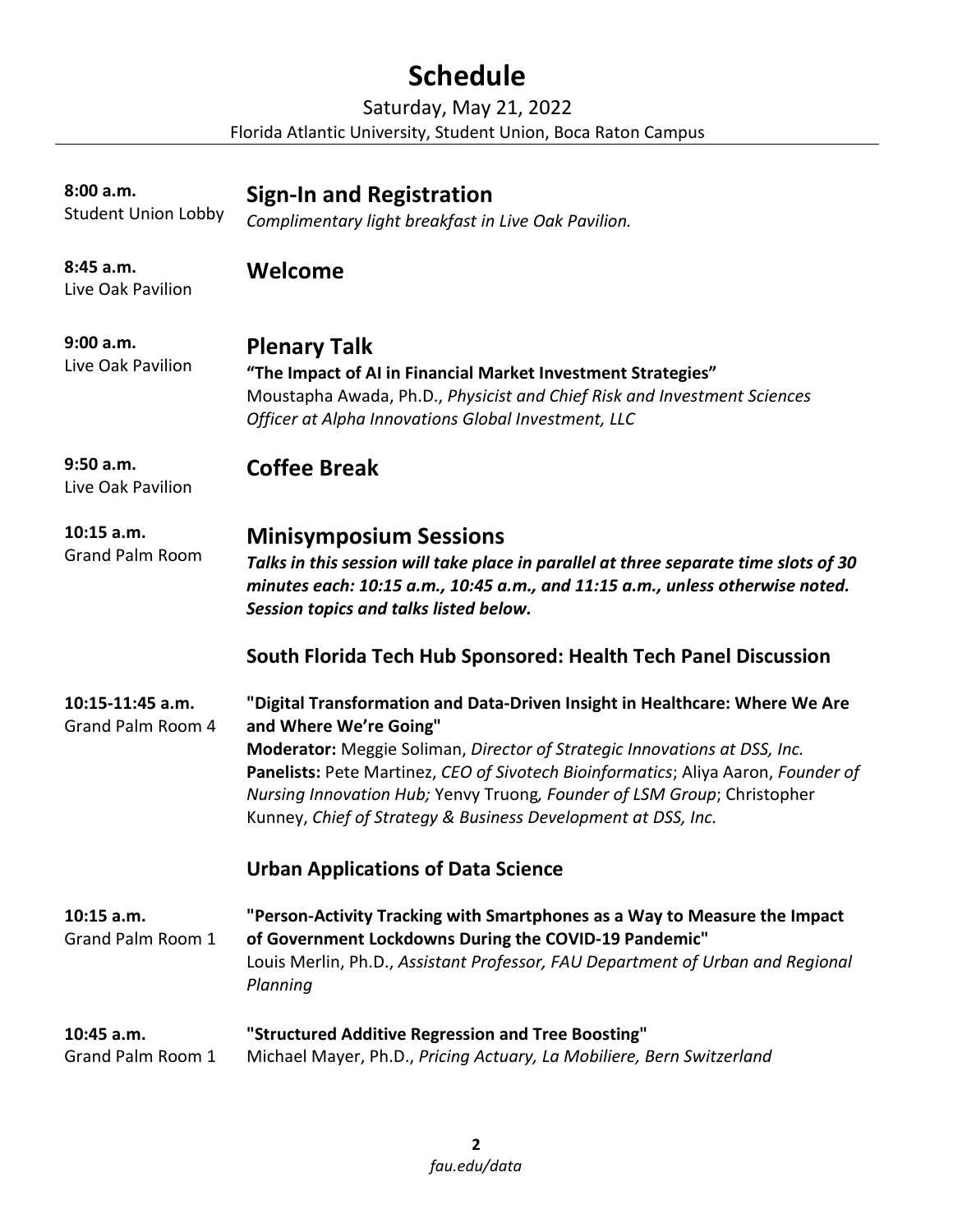| $11:15$ a.m.<br>Grand Palm Room 1 | "How Does Street Space Influence Crash Frequency? An Analysis Using<br><b>Segmented Street View Imagery"</b>                                                                           |
|-----------------------------------|----------------------------------------------------------------------------------------------------------------------------------------------------------------------------------------|
|                                   | Jonathan Stiles, Ph.D., Postdoctoral Fellow, FAU Urban and Regional Planning                                                                                                           |
|                                   | <b>Computational Perspectives on Brain Function and Behavior</b>                                                                                                                       |
| 10:15 a.m.<br>Grand Palm Room 2   | "What Can and Cannot Be Concluded About Neural Representations From<br><b>Neuroimaging Data"</b>                                                                                       |
|                                   | Fabian A. Soto, Ph.D., Associate Professor, Florida International University                                                                                                           |
| 10:45 a.m.                        | "Normalization in Neuroscience and Deep Neural Networks"                                                                                                                               |
| Grand Palm Room 2                 | Odelia Schwartz, Ph.D., Associate Professor, University of Miami                                                                                                                       |
| $11:15$ a.m.                      | "Thalamocortical Function in Sleep and Wakefulness"                                                                                                                                    |
| Grand Palm Room 2                 | Carmen Varela Castro, Ph.D., Assistant Professor, Florida Atlantic University                                                                                                          |
|                                   | AI in Chemistry and Molecular Medicine                                                                                                                                                 |
| $10:15$ a.m.                      | "Incorporating Biological Context into Data-Driven Models"                                                                                                                             |
| Grand Palm Room 3                 | Mohammed Ali Eslami, Ph.D., Chief Data Scientist, Co-founder, Netrias, LLC                                                                                                             |
| 10:45 a.m.                        | "Data-Guided Protein Stabilization"                                                                                                                                                    |
| Grand Palm Room 3                 | Jedediah M. Singer, Ph.D., Principal Research Scientist, Two Six Technologies                                                                                                          |
| $11:15$ a.m.                      | "Topological Data Analysis Algorithms in Robot Motion Planning"                                                                                                                        |
| Grand Palm Room 3                 | Chinwe Pamela Ekenna, Ph.D., Assistant Professor, Department of Computer<br>Science, University at Albany                                                                              |
| 11:45 a.m.                        | <b>Coffee Break</b>                                                                                                                                                                    |
| 12:00 p.m.                        | <b>Plenary Talk</b>                                                                                                                                                                    |
| Live Oak Pavilion                 | "Using Data and AI to Discover New Solar Energy Materials in the Laboratory"<br>Joshua Schrier, Ph.D., Kim B. and Stephen E. Bepler Chair of Chemistry at<br><b>Fordham University</b> |
| 12:50 p.m.                        | <b>Break</b>                                                                                                                                                                           |
| 1:00 p.m.<br>Live Oak Pavilion    | <b>Complimentary Lunch and Student Poster Session</b>                                                                                                                                  |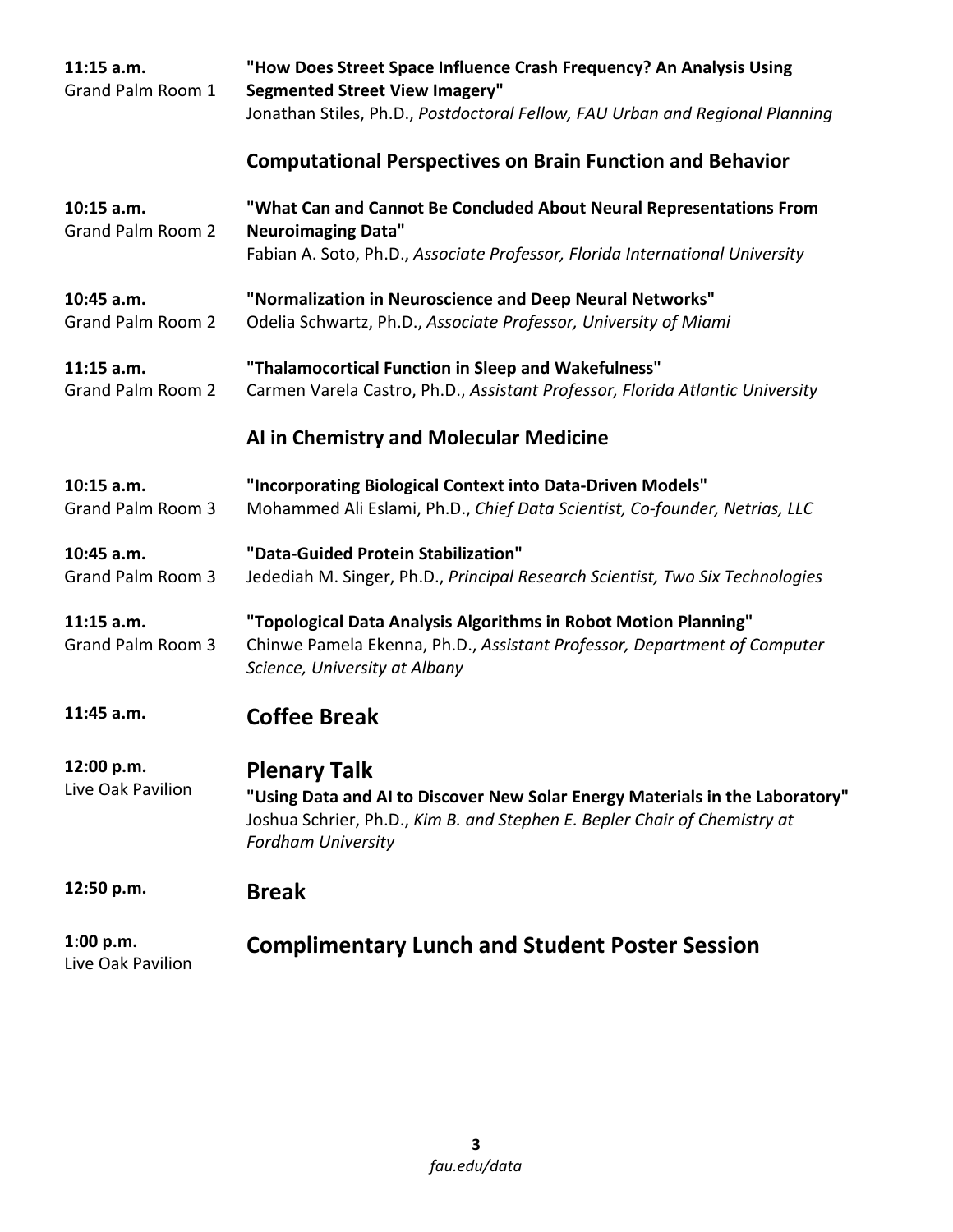# **Minisymposium Sessions**

|                                     | South Florida Tech Hub Sponsored: Career and Internship Panel                                                                                                                                                                                                                                                                                                                                                           |
|-------------------------------------|-------------------------------------------------------------------------------------------------------------------------------------------------------------------------------------------------------------------------------------------------------------------------------------------------------------------------------------------------------------------------------------------------------------------------|
| 2:15-3:45 p.m.<br>Grand Palm Room 4 | "Data/AI and Tech Career and Internship Experiences Panel"<br>Rich Viens, Chief Financial Officer, PeakActivity; Valeria Tineo, Incoming Account<br>Executive, Organizational Business Development at Cleveland Cavaliers, and<br>recent FAU Alumna; Jose Delgado, Software Developer, Office Depot and recent<br>FAU Alumnus; Lakshamana Sankarakuttalam, Senior Manager, IT, Enterprise<br>Intelligence, Office Depot |
|                                     | <b>Medical Physics and Image Processing</b>                                                                                                                                                                                                                                                                                                                                                                             |
| 2:15 p.m.<br>Grand Palm Room 1      | "A Socio-technical Approach to Reduce the Digital Divide: A Case of Biomedical<br><b>Content Authoring and Publishing Retrieval"</b><br>Syed Ahmad Bukhari, Ph.D., Assistant Professor and Director of Healthcare<br>Informatics at St. John's University, New York                                                                                                                                                     |
| 2:45 p.m.<br>Grand Palm Room 1      | "Designing an IT-Based Decision Support System for Optimizing Cancer<br>Treatment"<br>Adnan Muhammad Shah, Ph.D., Data Scientist, Postdoc Research Associate,<br>Department of Physics, Florida Atlantic University                                                                                                                                                                                                     |
| 3:15 p.m.<br>Grand Palm Room 1      | "Finding the Trees in the Forest: Bulk Analysis of Scientific Literature"<br>Silke Dodel, Ph.D., Founder, DeepScience, LLC; Sophie Schuelke and Radleigh<br>Santos, Department of Mathematics, Nova Southeastern University                                                                                                                                                                                             |
|                                     | <b>Geoscience Data Mining using Machine Learning Techniques</b>                                                                                                                                                                                                                                                                                                                                                         |
| 2:15 p.m.<br>Grand Palm Room 2      | "Machine Learning Applications in Remote Sensing and Environmental<br>Management"<br>Sara Durgan, Ph.D., Remote Sensing & UAS Data Scientist at AECOM                                                                                                                                                                                                                                                                   |
| 2:45 p.m.<br>Grand Palm Room 2      | "Augmenting Geological and Image Analysis Techniques with Machine<br>Learning for Sand Characterization"<br>Molly Smith, Ph.D., Scientist and Teacher, Omni Middle School                                                                                                                                                                                                                                               |
| 3:15 p.m.<br>Grand Palm Room 2      | "Permafrost Characterization in Alaska and Greenhouse Gases Estimation in<br>the Everglades using AI and Multiple Earth Data Sources"<br>Caiyun Zhang, Ph.D., Professor, Department of Geosciences, Florida Atlantic<br>University                                                                                                                                                                                      |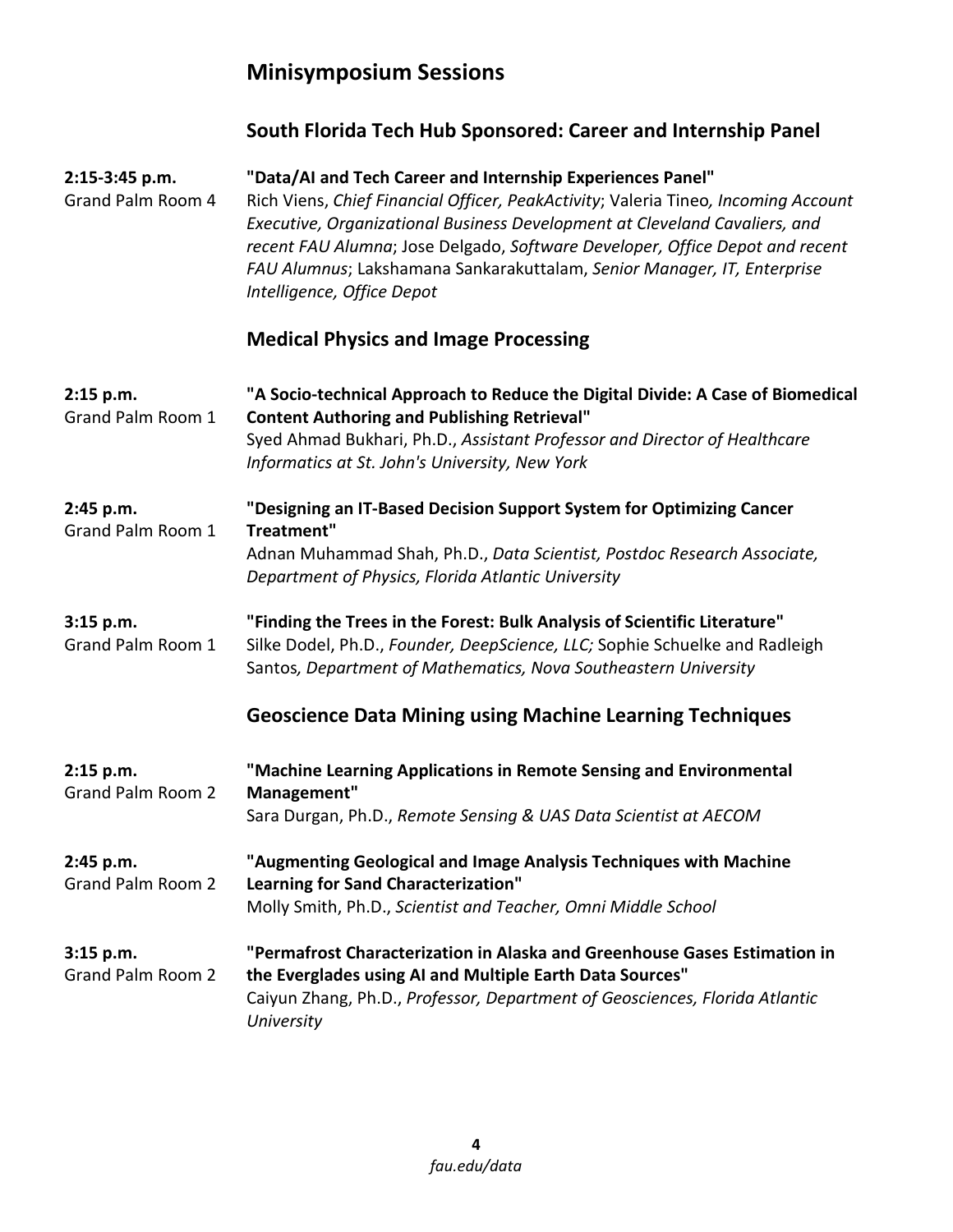# **Mathematical Tools for Biological Networks and Neuroscience**

| 2:15 p.m.<br>Grand Palm Room 3   | "Comparing Topological Measures of Neural Structure and Function"<br>Chad Giusti, Ph.D., Assistant Professor of Mathematical Sciences, University of<br><b>Delaware</b>                             |
|----------------------------------|-----------------------------------------------------------------------------------------------------------------------------------------------------------------------------------------------------|
| 2:45 p.m.<br>Grand Palm Room 3   | "Computational Characterization of Large-scale Brain Dynamic Landscapes and<br><b>Attractor Transition Networks"</b><br>Mengsen Zhang, Ph.D., Postdoctoral Researcher, University of North Carolina |
| $3:15$ p.m.<br>Grand Palm Room 3 | "Efficient Selection and Falsification of Network Models Via Combinatorial<br>Dynamics"<br>Shane Kepley, Ph.D., Postdoctoral Researcher, Vrije Universiteit Amsterdam                               |
| 3:45 p.m.                        | <b>Break</b>                                                                                                                                                                                        |
| 4:00 p.m.<br>Live Oak Pavilion   | <b>Plenary Talk</b><br>"BioNFTs: Enabling Decentralized Consented Genomics in the Metaverse"<br>Daniel Uribe, MBA, Co-Founder & CEO, GenoBank.io                                                    |
| 4:00 p.m.<br>Live Oak Pavilion   | Wrap Up                                                                                                                                                                                             |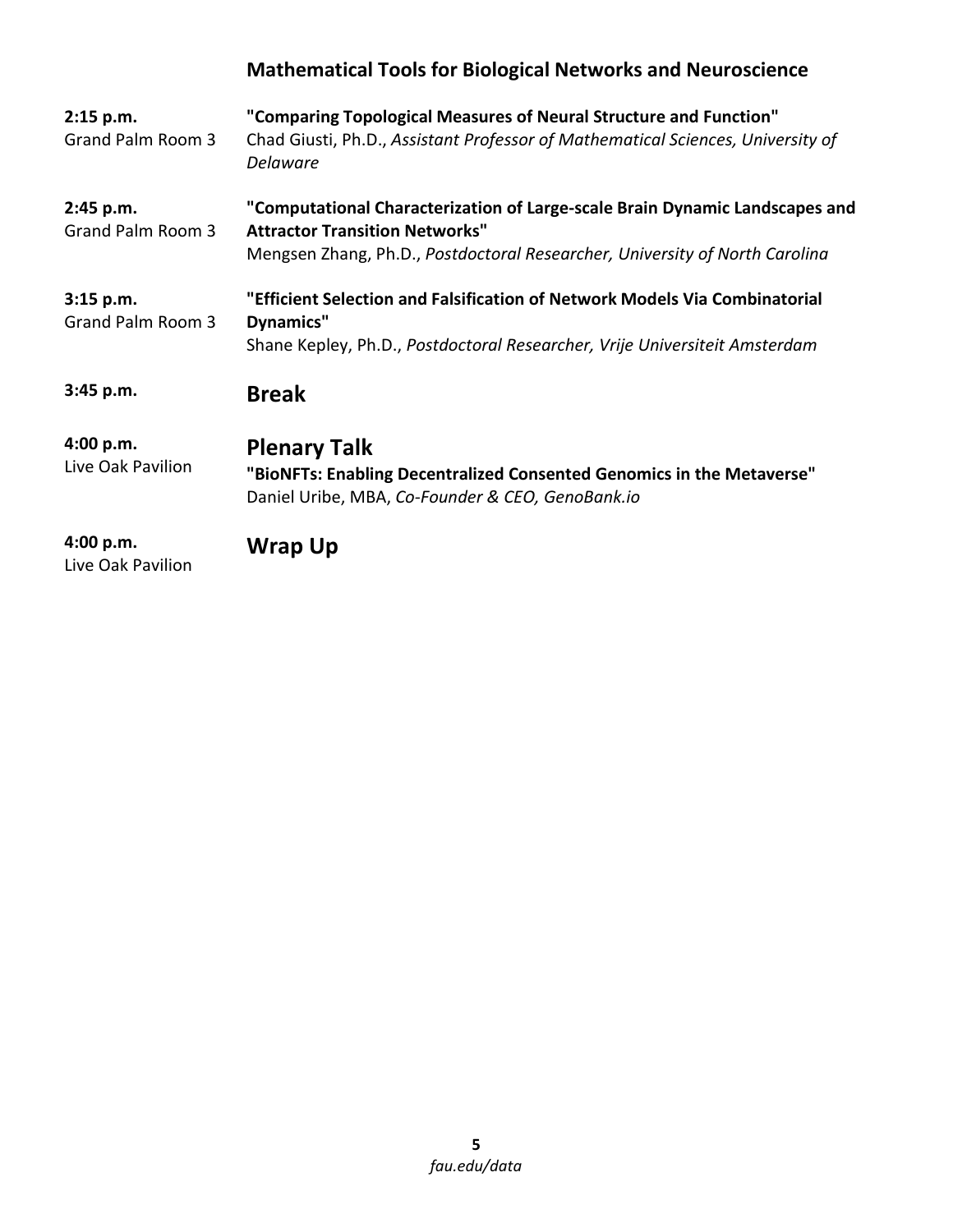# **Abstracts**

# **Plenary Talks**

**Live Oak Pavilion**

## **The Impact of AI in Financial Market Investment Strategies**

**9:00 a.m.** 

#### **Moustapha Awada, Ph.D.**

Physicist and Chief Risk and Investment Sciences Officer at Alpha Innovations Global Investment LLC

Quantitative Finance is one of the most important pillars in financial economics. Major financial institutions consider it as a critical domain of its operation particularly when it comes to investment in financial markets. We will discuss how the advent of data science and machine learning in the last two decades gave rise to predictive analytics and AI trade execution that has generated billions of dollars in profitability and cost effectiveness.

\*\*\*\*\*\*\*\*\*\*\*\*\*\*\*\*\*\*\*\*\*\*\*\*\*\*\*\*\*\*\*\*\*\*\*\*\*\*\*\*\*\*\*\*\*\*\*\*\*\*\*\*\*\*\*\*\*\*\*\*\*\*\*\*\*\*\*\*\*\*\*\*\*\*\*\*\*\*\*\*\*\*\*\*\*\*\*\*\*\*\*\*\*\*\*\*\*\*

## **Using Data and AI to Discover New Solar Energy Materials in the Laboratory**

**12:00 p.m.** 

Joshua Schrier, Ph.D. Kim B. and Stephen E. Bepler Chair Professor of Chemistry, Fordham University

New materials are essential for many clean-energy technologies, but the materials discovery process is often a tedious process of trial and error. In this talk, I'll discuss ways that we have been able to combine laboratory data collection and automation with data-science and AI tools to accelerate the synthesis and characterization of novel halide perovskites, a class materials with applications for photovoltaics and sensors.

\*\*\*\*\*\*\*\*\*\*\*\*\*\*\*\*\*\*\*\*\*\*\*\*\*\*\*\*\*\*\*\*\*\*\*\*\*\*\*\*\*\*\*\*\*\*\*\*\*\*\*\*\*\*\*\*\*\*\*\*\*\*\*\*\*\*\*\*\*\*\*\*\*\*\*\*\*\*\*\*\*\*\*\*\*\*\*\*\*\*\*\*\*\*\*\*\*\*

## **BioNFTs: Enabling Decentralized Consented Genomics in the Metaverse**

**4:00 p.m.**

**Daniel Uribe, MBA** Co-Founder & CEO, Genobank.io

Biosamples and their multi-omics data (genomics, proteomics, epigenomics, etc.,) pass through a sequence of events, a supply chain of custody, from preanalytical biosample collection to post analytical results interpretation, dissemination, and application to vendor commercialization. This presentation examines risks in this chain of custody and the asymmetries of power and knowledge between parties from donors to controllers and the multitude of ways our biosamples are accessed inevitably create opportunities for expanded risks and benefits across stakeholders. The purpose of this presentation is to serve as an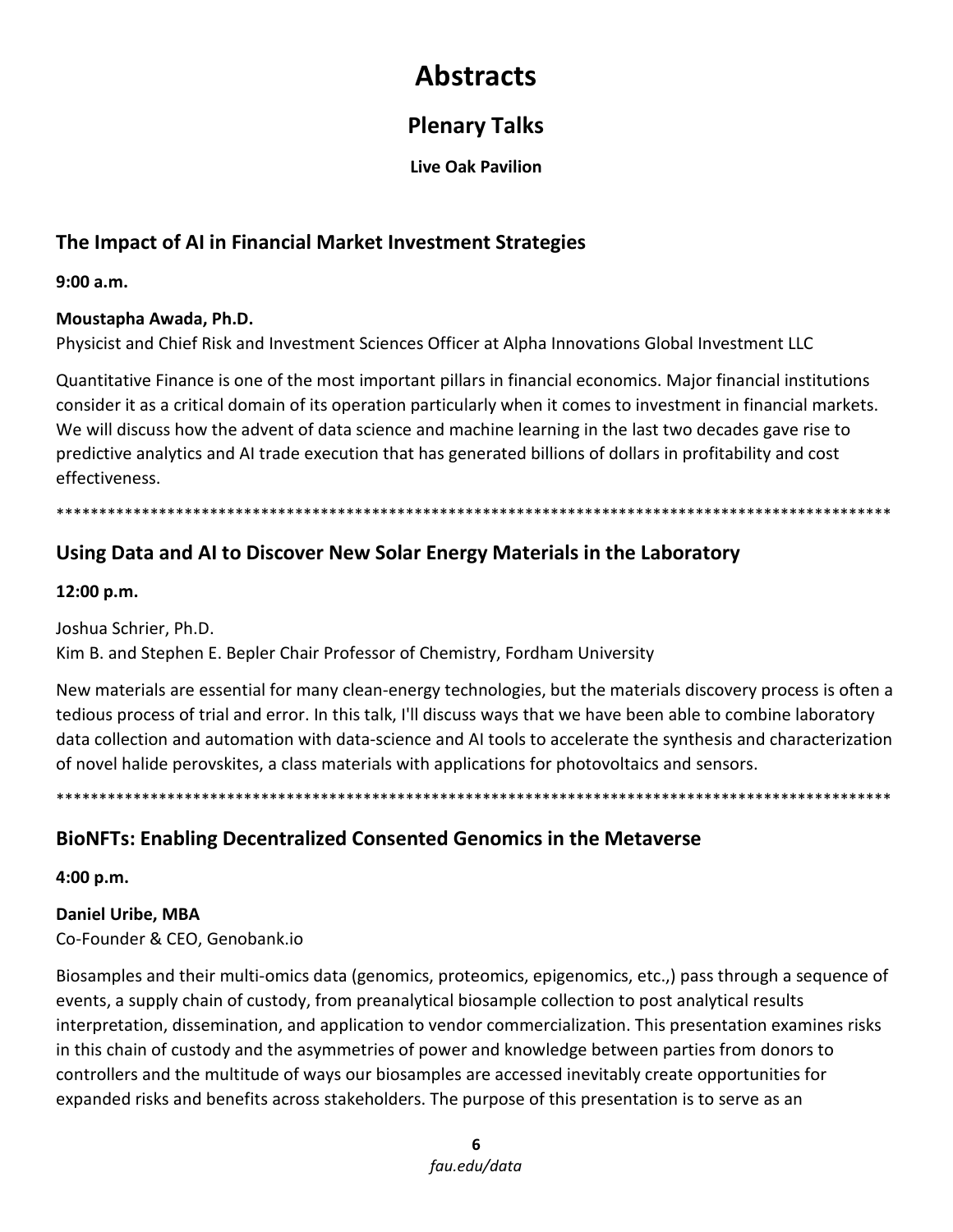introduction to the biodata provenance journey with an ethical risk analysis of who benefits, who is at risk, and who decides on the biological assets (biosamples + biodata). Lastly, we present a use case for promoting transparent consent in the supply chain with the introduction of Biological Non-Fungible Tokens or BioNFTs that resolve in a public blockchain. We offer a description of how BioNFT, a decentralized biosample consent platform, could serve as a sentinel mechanism that mitigates risks and expands benefits to stakeholders. BioNFTs are proposed as a dynamic blockchain solution which provides liability coverage for the stakeholders at the top and a negotiation mechanism for data originators and donors at the bottom of the supply chain.

## **Minisymposium Sessions**

**Grand Palm Rooms 1, 2, 3, 4**

### **South Florida Tech Hub Sponsored: Health Tech Panel Discussion**

#### **Grand Palm Room 4**

#### **Digital Transformation and Data-Driven Insight in Healthcare: Where We Are and Where We're Going**

#### **Moderator:** Meggie Soliman, *Director of Strategic Innovations at DSS, Inc.*

Meggie Soliman serves as the Director of Strategic Innovations, Applications for DSS, Inc. As an experienced Healthcare Information Technology Leader and Strategist, Meggie has worked with hospitals, health care leaders, project management teams, and executive leadership on emerging technology offerings, strategic solutions, and technology adoption. Prior to moving into this role, Meggie's experience includes leading teams in Project Management Operations across the healthcare technology spectrum within DSS, Inc. working with the largest hospital system in the world. Mrs. Soliman has a track record for developing and implementing innovation solutions across the Healthcare Network, identifying the technical opportunities, and serving as a liaison between clinical and technical teams. Meggie is also actively involved in the community, she serves as the Chair for the Healthcare & Life Science Committee with both the Palm Beach North Chamber of Commerce and Tech Hub South Florida.

#### **Panelist:** Pete Martinez, *CEO of Sivotech Bioinformatics*

Pete Martinez is Chairman and CEO of the SIVOTEC family of companies; high tech and scientific innovators at the massive intersection of Health, Sports, Technology, Big Data Analytics, and Artificial Intelligence. An international entrepreneur, he has led numerous high impact initiatives in the areas of high technology, business consulting, healthcare, and education. Martinez is a 32 year veteran of IBM, where he was Vice President of Global Business Services and Senior Executive for IBM South Florida. He is also a research affiliate at MIT, and visiting professor at Florida Atlantic University and Florida International University. With over 30 patents and publications he is a frequent international speaker while consulting to leading edge companies. He is a graduate of the University of Miami College of Engineering and past Chairman of the Florida Research Consortium. June 22, 2007 was proclaimed 'Pete Martinez Day' by the City of Boca Raton.

#### **Panelist:** Aliya Aaron, *Founder of Nursing Innovation Hub;*

Aliya brings 20+ years of healthcare, information technology, consulting, healthcare security, and innovation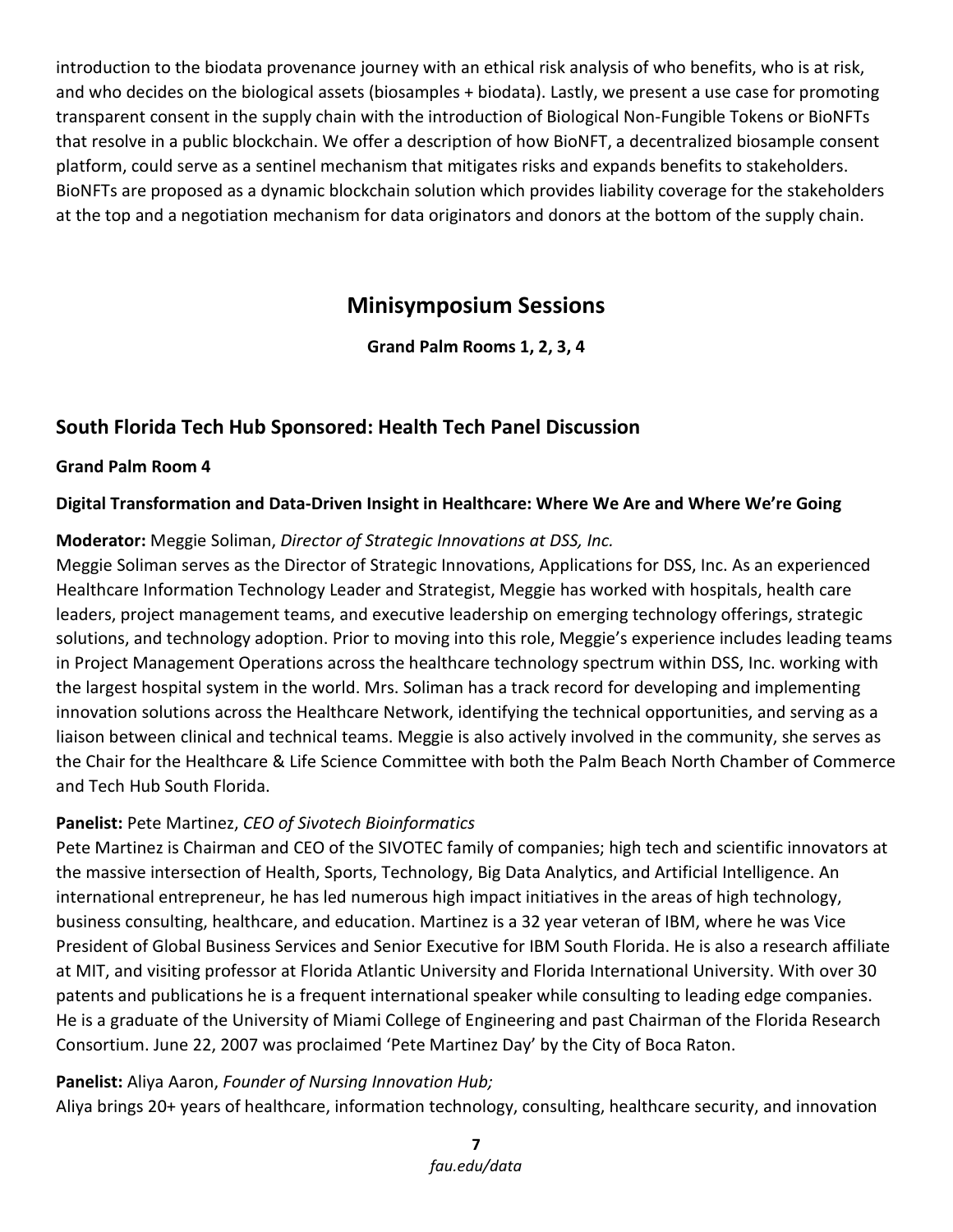experience forward in healthcare leadership. Director of Health Informatics for Trinity Health, which spans a geographic reach over 25 states and 17 clinically integrated networks. Founded Nursing Innovation Hub, Inc.(NIHUB) in 2019 to drive support for entrepreneurs and innovators developing new health tech ventures. NIHUB is a nationally recognized health tech business accelerator focused on three themes (technology, innovation, and entrepreneurship) and three pillars (Launch, Grow, Scale). NIHUB "the hub" provides support to a diverse community of healthcare startups and innovators globally. Cofounded, Center for Health Tech, Research, Innovation & Policy (CHTRIP), a non-profit service, research, and education center based in Miami, focused on promoting improved access to public health services for underserved communities. Founded AMR Healthcare Consulting, LLC (AMR), an award-winning boutique healthcare technology consulting firm providing IT management, software development, telehealth, remote patient monitoring, and EHR implementation services to health systems since 2010. Enjoys supporting the entrepreneurial community as an advisor, mentor, judge, speaker, and board member for various organizations including Texas Global Health Security Innovation Consortium (TEXGHS) and Together.Health. Earned a Master of Science in Health Systems Management from George Mason University, and a Bachelor of Science in Nursing from Winston-Salem State University

#### **Panelist:** Yenvy Truong, *Founder of LSM Group*;

Yenvy Truong is a 15+ year veteran of the healthcare and wellness industries—a serial entrepreneur, investor and thought leader. Currently, Yenvy is CEO to Upswing Health. A virtual care technology company servicing individuals with acute and chronic musculoskeletal conditions. Previous, she was founder and CEO of HealthSnap, a lifestyle remote patient monitoring healthcare company. She has founded and co-founded start-ups in the arenas of digital health and remote lifestyle monitoring, as well as lead companies in the metabolic, functional, anti-aging, and regenerative medicine space.

#### **Panelist:** Christopher Kunney, *Chief of Strategy & Business Development at DSS, Inc.*

Christopher Kunney serves as Chief Strategist & Business Development for DSS, Inc.'s Juno EHR product line. As an experienced healthcare information technology executive and strategist Kunney works with hospitals, health systems, accountable care organizations, clinically integrated networks, ancillary service providers, and physician-owned entities to provide guidance and insights specific to emerging healthcare technology offerings, compliance-related issues, and technology adoption. Before joining DSS, Inc., Kunney served as Senior Vice President of Healthcare Information Technology for Coker Group and Managing Partner and IT Strategist of IOTECH CONSULTING. He also served as Entrepreneur in Residence at The Combine, Director of Emerging Healthcare Technology for AT&T, Vice President and COO for Health Innovations, and Vice President and CIO for Piedmont Healthcare. Most recently Christopher has launch at podcast titled, "Straight Outta Health IT."

## **Urban Applications of Data Science**

#### **Grand Palm Room 1**

Organized by: Steven Bourassa, Ph.D., *FAU Department of Urban and Regional Planning*

#### **Person-Activity Tracking with Smartphones as a Way to Measure the Impact of Government Lockdowns During the COVID-19 Pandemic**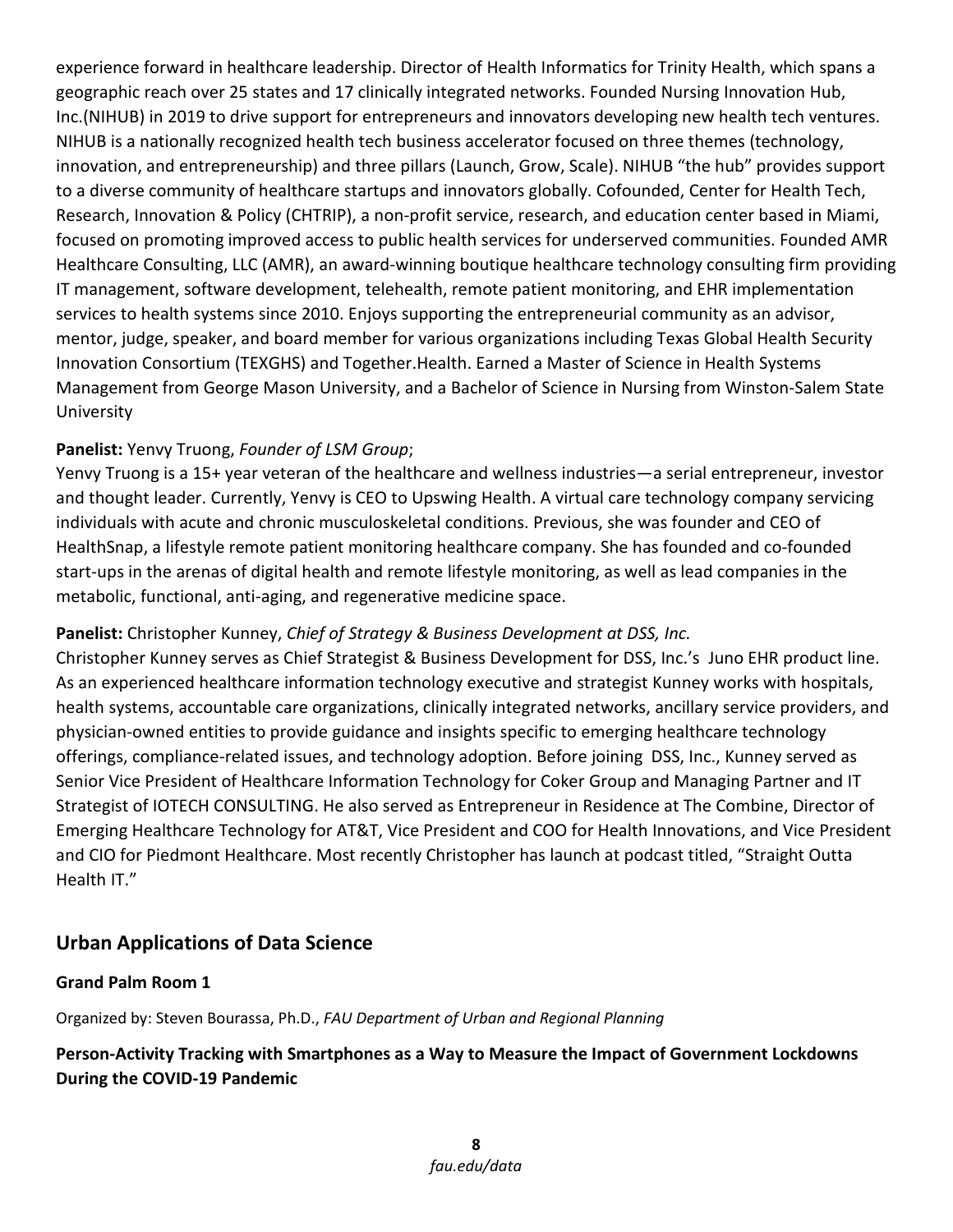#### Louis Merlin, Ph.D., Assistant Professor, *Florida Atlantic University, Department of Urban and Regional Planning*

This study uses data from the Mobintel Platform, which tracks smartphone location along Clematis Street in Downtown West Palm Beach from January 1, 2020 to September 30, 2021. The data provides a proxy for person-activity and is examined longitudinally during the COVID-19 pandemic to examine mandated public health lockdowns on street-level activity. This study helps illustrate how activity patterns change in response to different phases of a pandemic and is one of the first to examine how big data from mobile phone can be used to test person-level activity during a public health crisis.

#### **Structured Additive Regression and Tree Boosting**

#### Michael Mayer, Ph.D., *Pricing Actuary, La Mobiliere, Bern Switzerland*

Structured additive regression (STAR) models are a rich class of regression models that include the generalized linear model (GLM) and the generalized additive model (GAM). Using feature interaction constraints, we show that such models can be implemented by the gradient boosting powerhouses XGBoost and LightGBM, thereby benefiting from their excellent predictive capabilities. We illustrate the methodology with case studies pertaining to house price modeling, with very encouraging results regarding both interpretability and predictive performance.

#### **How Does Street Space Influence Crash Frequency? An Analysis Using Segmented Street View Imagery** Jonathan Stiles, Ph. D., *Postdoctoral Fellow, FAU Urban and Regional Planning*

Road crashes in metropolitan areas are challenging to prevent because they stem from the interactions of multiple modes of travel within multifaceted built environments. In this study we segment street view imagery into discrete objects to consider the relationship of individual street elements and clusters of elements with crash frequency on Columbus Ohio roads. Through modeling we identify that street views of trashcans and trees are associated with fewer crashes, and that arterial class roads with more road surface, open sky and signage are the least safe.

#### **Computational Perspectives on Brain Function and Behavior**

#### **Grand Palm Room 2**

Organized by: William Alexander, Ph.D., *FAU Department of Psychology and Center for Complex Systems and Brain Sciences*

#### **What Can and Cannot Be Concluded About Neural Representations From Neuroimaging Data**

Fabian A. Soto, Ph.D., *Associate Professor, Florida International University*

It is a common practice in cognitive neuroscience to test hypotheses about neural representation using human neuroimaging data (fMRI, EEG). Such data are not direct measures of neural activity, but rather measures that have been transformed through a measurement model (the process that transforms the activity of a neural population into observed measurements). I will show that studying the impact of the measurement process on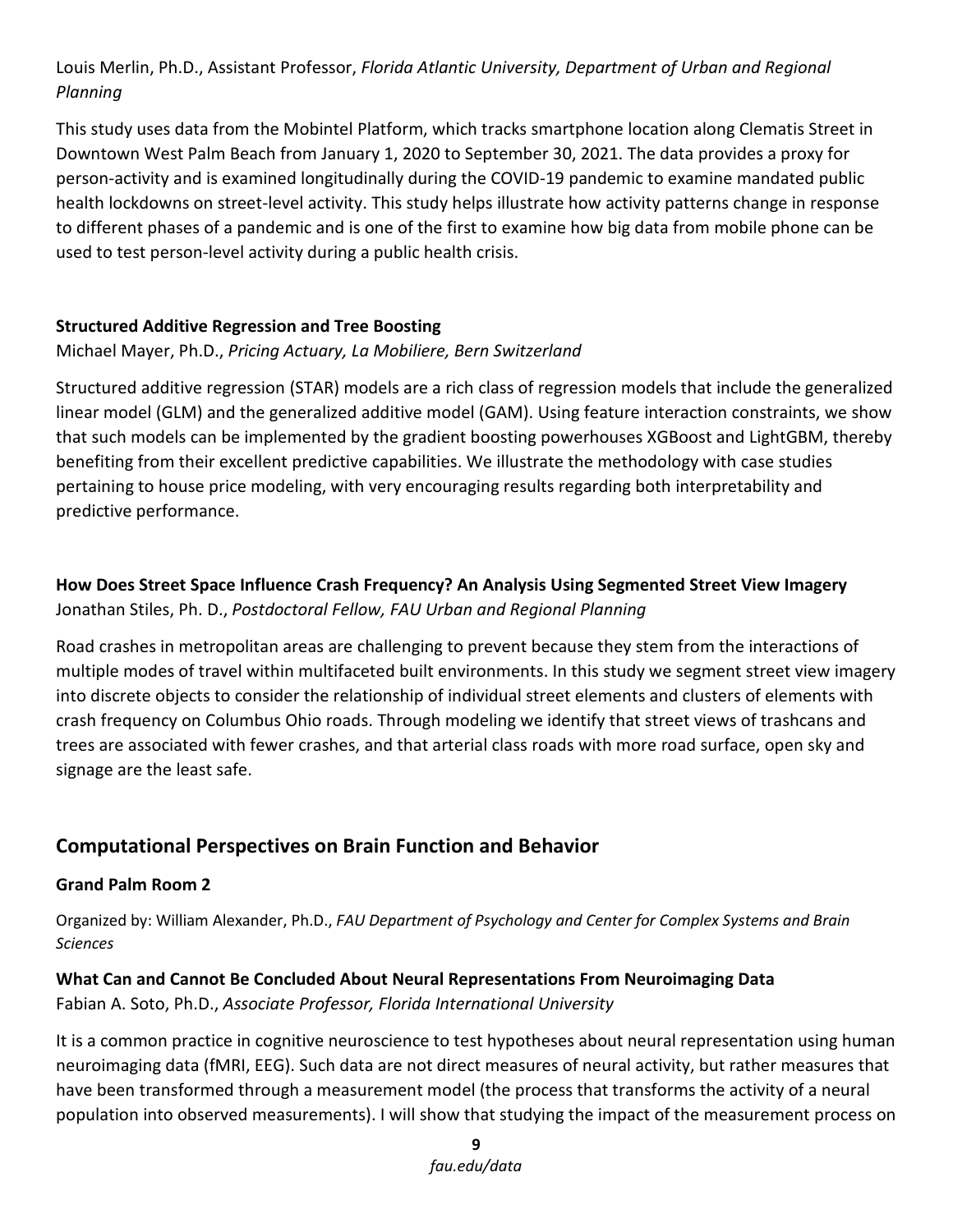the outcome of neuroimaging studies, through theoretical and computational research, is key to reach valid conclusions about neural representation.

#### **Normalization in Neuroscience and Deep Neural Networks**

Odelia Schwartz, Ph.D., *Associate Professor, University of Miami*

Neural responses and perception of visual inputs strongly depend on the spatial context, i.e., what surrounds a given object or feature. I will discuss our work on developing a statistical model of contextual influences in vision, resulting in a generalization of a ubiquitous nonlinear computation in neuroscience known as normalization. I will further discuss how we are incorporating such nonlinearities into deep neural networks, and implications for biological and artificial systems.

#### **Thalamocortical Function in Sleep and Wakefulness**

Carmen Varela Castro, Ph.D., *Assistant Professor, Florida Atlantic University*

I will summarize experimental work in rodents and computational models that we use to gain insight into the functions of thalamocortical networks. The results suggest mechanisms that contribute to sparse neuronal firing during sleep, and provide a theoretical foundation for context-dependent input discrimination during wakefulness.

#### **AI in Chemistry and Molecular Medicine**

#### **Grand Palm Room 3**

Organized by: Andrew Terentis, Ph.D., *FAU Department of Chemistry and Biochemistry* and Francis Motta, Ph.D., *FAU Department of Mathematical Sciences*

#### **Incorporating Biological Context into Data-Driven Models**

Mohammed Ali Eslami, Ph.D., *Chief Data Scientist, Co-founder, Netrias, LLC*

Biology is all about context and the data generated by experiments also follows that same principle. Thus, representation and integration of that context into AI models is required to enhance their predictions and reason across the system. In this talk, we will define what we mean by "biological context" and how models can benefit from their inclusion.

#### **Data-Guided Protein Stabilization**

Jedediah M. Singer, Ph.D., *Principal Research Scientist, Two Six Technologies*

Proteins, the building blocks of life, are long molecular chains of amino acids that fold up into complex structures. When these structures are more stable, they last longer and perform their functions more reliably.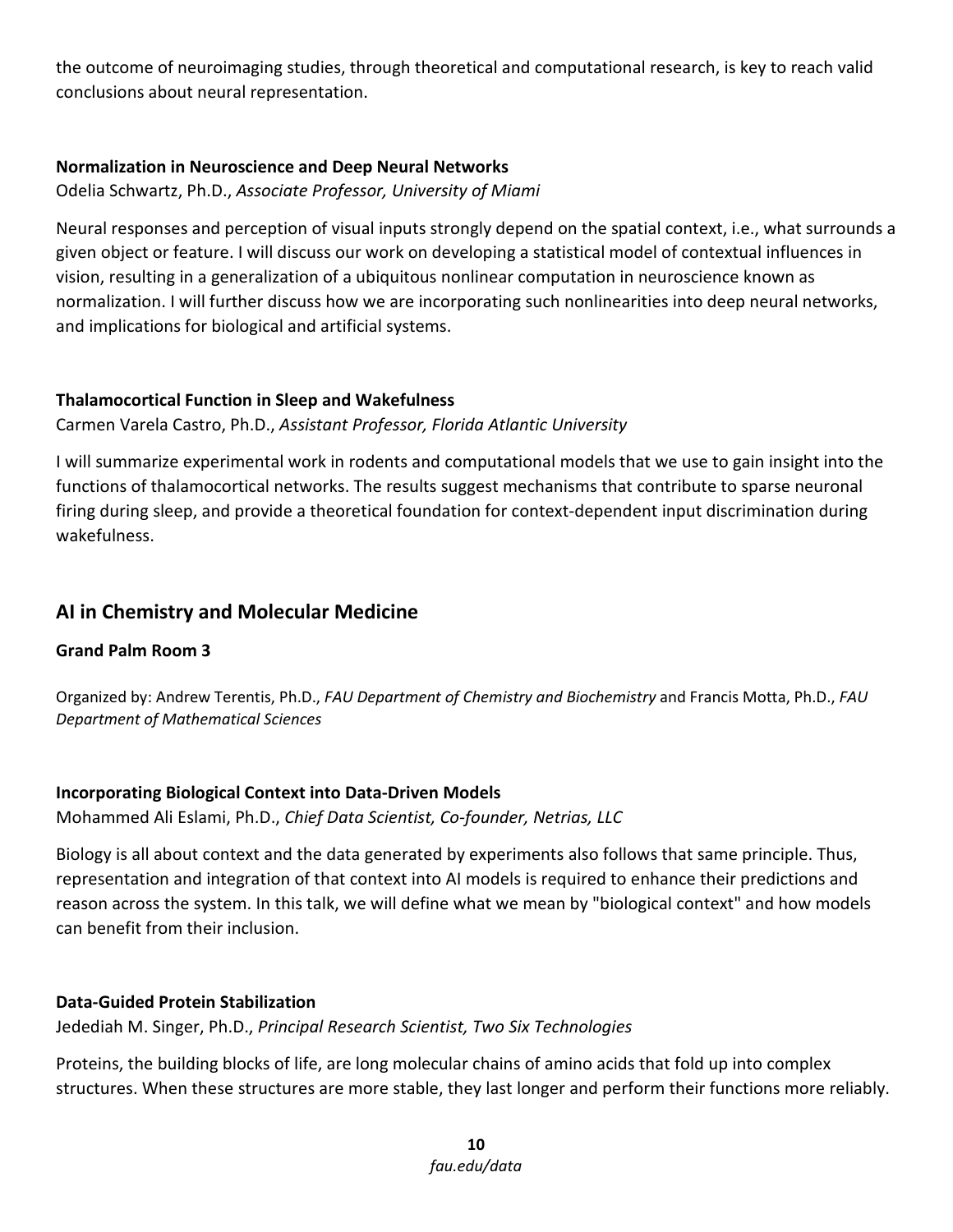This talk describes data-driven approaches to predicting protein stability, and the use of the resulting models to guide stabilizing refinements to protein sequences.

#### **Topological Data Analysis Algorithms in Robot Motion Planning**

Chinwe Pamela Ekenna, Ph.D., *Assistant Professor, Department of Computer Science, University at Albany*

This talk will discuss research on theoretical foundations for improving motion planning algorithms. These algorithms have been used in computational biology and geometry problems to plan robot motions as they traverse different start and goal positions. I will discuss the algorithms we developed and the innovations that have resulted from using various topology methods such as simplicial complexes, Vietoris rips complex, and discrete Morse theory. Our algorithms allow us to capture critical points and define singularities in configuration space, and we demonstrate that it works in higher dimension spaces. The results of our algorithm's simulation and real-world application to ground robots will be discussed.

## **South Florida Tech Hub Sponsored: Career and Internship Panel**

#### **Grand Palm Room 4**

#### **Data/AI and Tech Career and Internship Experiences Panel**

#### **Rich Viens**, Chief Financial Officer, PeakActivity

South Florida native Richard Viens (BSEE '99) is an Entrepreneur at heart. Rich's passions include building technology companies, practicing Stoicism and adventure traveling. (He once spent a week living in an igloo!) He currently is the Chief Financial Officer at PeakActivity and proud to be Treasurer of South Florida Tech Hub.

**Valeria Tineo,** Incoming Account Executive, Organizational Business Development at Cleveland Cavaliers, and recent FAU Alumna

Valeria Tineo attended Saint Thomas Aquinas High School in Fort Lauderdale, FL where she participated in basketball, speech & debate, and the Spanish team. Due to her academic success, she earned a full academic scholarship to Florida Atlantic University where she double-majored in Marketing and International Business. During her time at FAU, she's been able to gain experience within the marketing agency, technology, and sports industries. These experiences have enhanced her professional experience and have given her a leg up in her career. She recently graduated from FAU and has decided to take a full-time role with the Cleveland Cavaliers as an Account Executive for their Organizational Business Development sector.

#### **Jose Delgado,** Software Developer, Office Depot and recent FAU Alumnus

Jose Delgado graduated from Lake Worth Community Highschool at the top of his class with a 4.0 GPA. He was involved in multiple extracurricular and student-led activities including forming BroCode to expose students to computer programming. Throughout highschool, Jose was dual enrolled at Palm Beach State College where he graduated as an early admit student, was a Medical Assistant at the Center for Bone and Joint Surgery of the Palm Beaches and was also a summer intern at the Max Planck Neuroscience Institute. He had a love for both medicine and technology. Jose took part in the Path To College program during highschool which helped him obtain a scholarship to Florida Atlantic University's Wilkes Honors College. During his time at FAU, Jose interned with South Florida Tech Hub, a nonprofit supporting tech throughout the South Florida region, where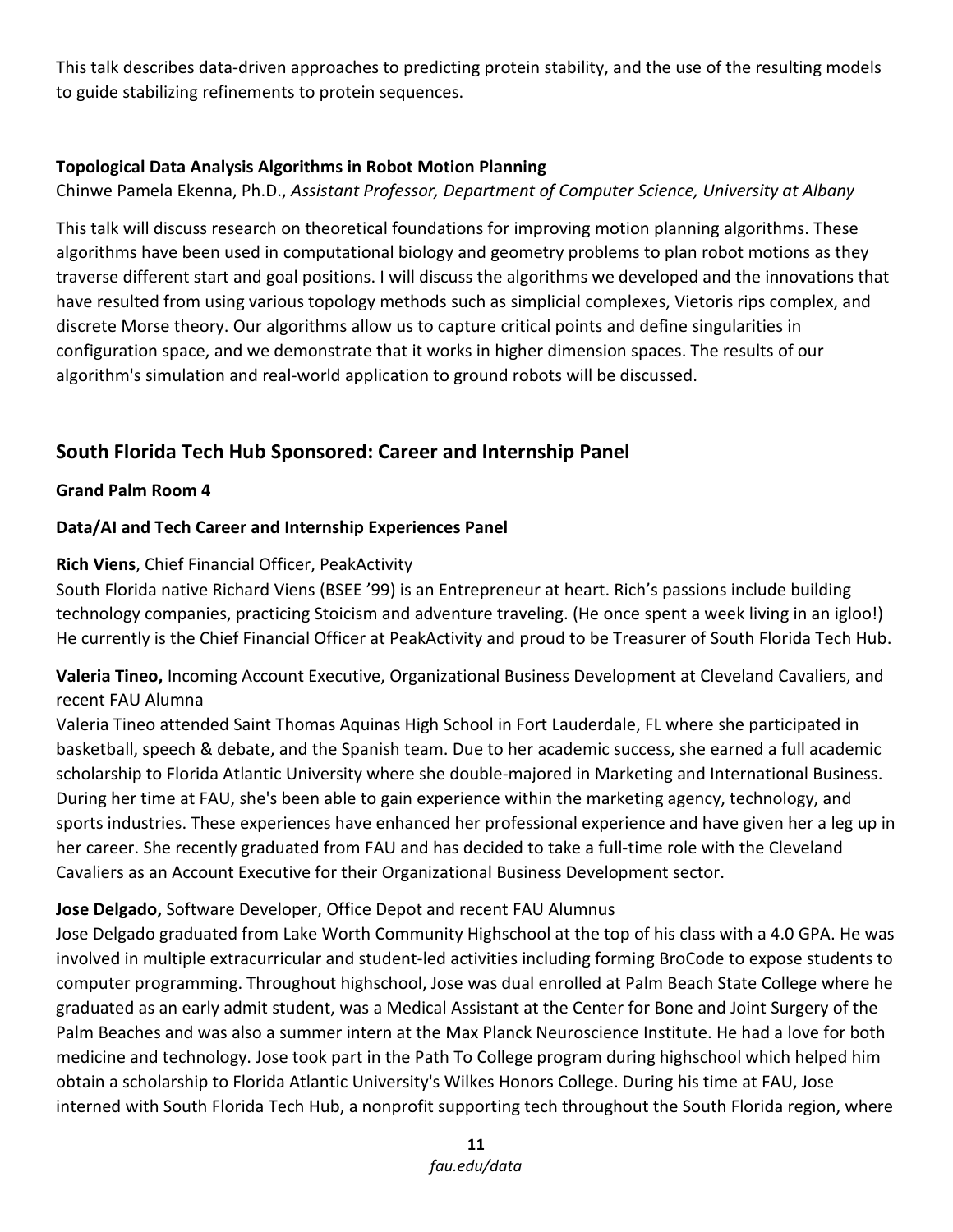he helped drive tech talent initiatives, prepare virtual community events, and built dynamic stats in website through API's. Tech Hub introduced Jose to one of their member companies, Office Depot, where he accepted an internship as a Business Intelligence Intern. He was also accepted to Florida Atlantic University's Master Degree program in IT & Management with a focus on Data Analytics. Jose recently obtained his Bachelor of Science in Data Analytics this May and continues to tackle his Masters.

**Lakshamana Sankarakuttalam,** Senior Manager, IT, Enterprise Intelligence, Office Depot

#### **Medical Physics and Image Processing**

#### **Grand Palm Room 1**

Organized by: Luc Wille, Ph.D., *FAU Department of Physics* and Wazir Muhammad, Ph.D., *FAU Department of Physics*

#### **A Socio-technical Approach to Reduce the Digital Divide: A Case of Biomedical Content Authoring and Publishing Retrieval**

#### Syed Ahmad Bukhari, Ph.D., *Assistant Professor and Director of Healthcare Informatics at St. John's University, New York*

Despite recent advancements in information retrieval techniques, significant barriers exist towards seeking quick access to online biomedical information. It is mainly because most biomedical contents are unstructured with minor or no explicit machine-interpretable semantic (context-aware) markups or annotations. Adding semantic annotations to biomedical content is critical for improving their search and retrieval precision rate by enhancing the context-aware indexing of search engines, e.g., Google. Over the years, a few good Semantic Content Authoring (SCA) frameworks have been developed for elite users in non-biomedical domains. However, the biomedical information domain lacks any such framework and process, even for novice users. Thus, there is a critical need to bridge the digital divide by developing a framework enabling novice users to author and publish biomedical contents that are easily accessible and exhibits improved accuracy. This talk will explain an out-of-the-box socio-technical approach that our team has developed to enhance medical and healthcare content FAIRness (Findability, Accessibility, Interoperability, and Reusability). Our approach democratizes the process of semantic content authoring currently available to sophisticated users by extending cutting-edge semantic web infrastructure to research and education communities at large. Furthermore, our system enables peer-to-peer knowledge creation that will open up career progression opportunities for a socio-economically diverse pool of learners, especially the under-represented minorities in research and academia.

#### **Designing an IT-Based Decision Support System for Optimizing Cancer Treatment**

Adnan Muhammad Shah, Ph.D., *Data Scientist, Postdoc Research Associate, Department of Physics, Florida Atlantic University*

Our IT-based clinical decision support system will be able to provide cancer patients with the best and specific treatment plan and recommendation system for a specific cancer type.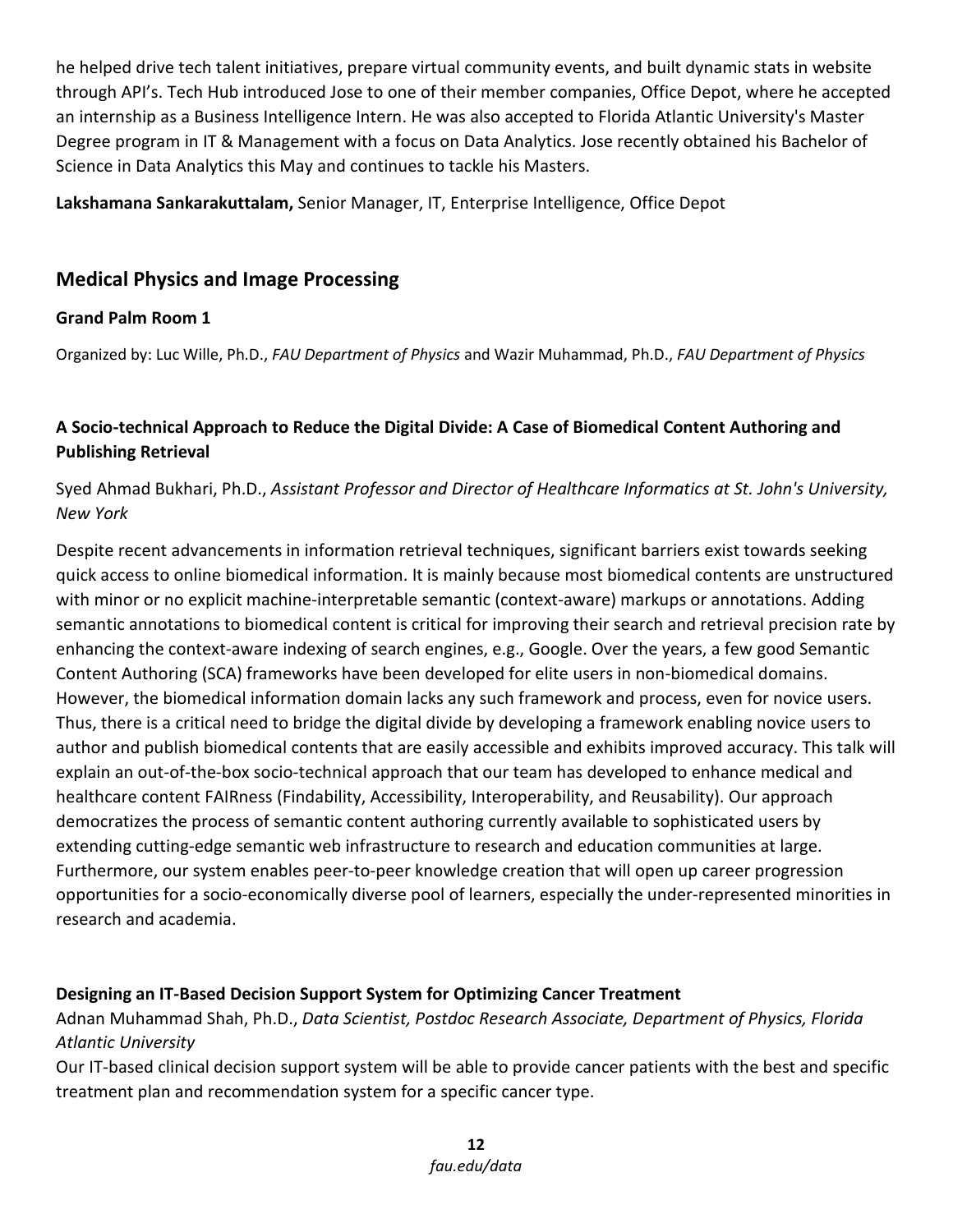#### **Finding the Trees in the Forest: Bulk Analysis of Scientific Literature**

#### Silke Dodel, Ph.D., *Founder, DeepScience, LLC; Sophie Schuelke and Radleigh Santos, Department of Mathematics, Nova Southeastern University*

We are living in the information age. Whereas in the past access to information was limited (think libraries with physical books and journals) nowadays the challenge is to pick relevant information from the relentless information flow that surrounds us. This is especially critical in the biomedical sciences where the abundance of new literature often outpaces the capacity of individual researchers to digest and take into account new results, thereby hampering scientific progress. Here we discuss a system that is designed to represent information efficiently and present an approach to extract and group information from a large number of biomedical publications in a hierarchical manner. Specifically, we combine clustering at the publication level with clustering at the sentence level. This allows researchers to gain a high-level overview of the publication contents before zooming in on more specific results of their interest. We demonstrate our approach using hundreds of publications that appear as search results from a literature search performed on PubMed. We show that our approach reveals distinct patterns of scientific developments as they are reflected in the biomedical literature. We discuss the implications of our results for efficient information processing and knowledge graph generation.

#### **Geoscience Data Mining using Machine Learning Techniques**

#### **Grand Palm Room 2**

Organized by: Caiyun Zhang, Ph.D., *FAU Department of Geosciences*

#### **Machine Learning Applications in Remote Sensing and Environmental Management**

#### Sara Durgan, Ph.D., *Remote Sensing & UAS Data Scientist at AECOM*

This presentation will cover three case studies where machine learning algorithms improved data products for environmental management. These applications include wetland classification with unmanned aircraft system (UAS) photogrammetry, mapping impervious surfaces for stormwater assessment, and predicting mercury contamination in sediment, surface water, and fish tissue for different remediation activities.

#### **Augmenting Geological and Image Analysis Techniques with Machine Learning for Sand Characterization** Molly Smith, Ph.D., *Scientist and Teacher, Omni Middle School*

Traditional sand analysis is labor and cost-intensive, entailing specialized equipment and operators trained in geological analysis. Digital image analysis techniques and computer vision have been well developed and applied in various fields but rarely explored for sand analysis. This research explores capabilities of remote sensing digital image analysis techniques, machine learning, and photogrammetry techniques to automate or semi-automate the traditional sand analysis procedure. A framework was developed by combining objectbased image analysis and machine learning classification of microscope imagery to model mineral composition of ten terrigenous beach sand samples.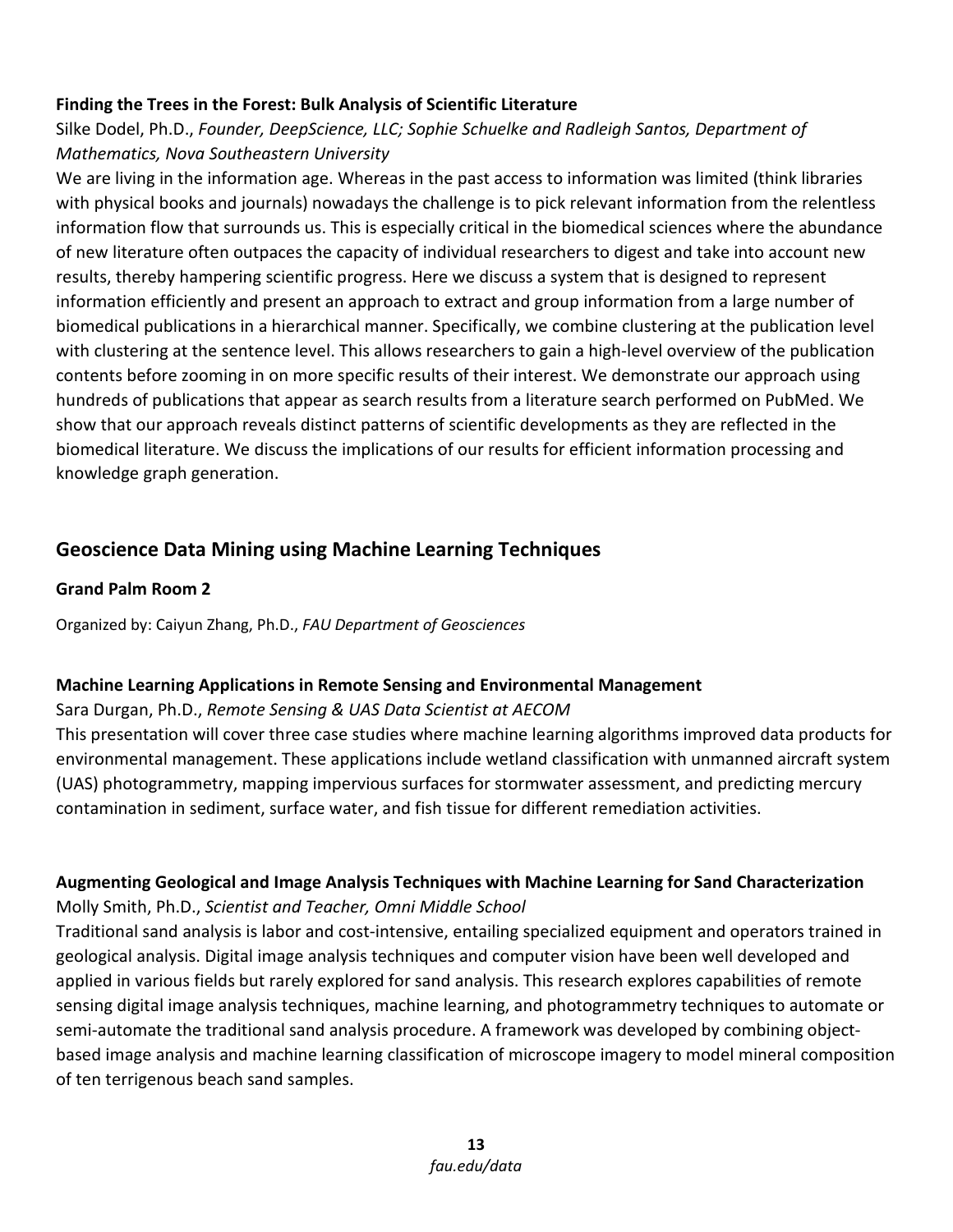#### **Permafrost Characterization in Alaska and Greenhouse Gases Estimation in the Everglades using AI and Multiple Earth Data Sources**

Caiyun Zhang, Ph.D., *Professor, Department of Geosciences, Florida Atlantic University* Field data collection of active layer depth, and snow depth of permafrost in cold regions, and greenhouse gases (CO2 and CH4) in wetlands are challenging due to the harsh environments. We combined remote sensing datasets with limited field measurements to model and estimate active layer depth, snow depth in Fairbanks, Alaska, and upscale greenhouse gases in the Florida Everglades using artificial intelligence (AI) techniques. Spatial and temporal patterns of these valuables were delineated to document their response to climate and environmental change.

#### **Mathematical Tools for Biological Networks and Neuroscience**

#### **Grand Palm Room 3**

Organized by: William Hahn, Ph.D., *FAU Department of Mathematical Sciences* and William Kalies, Ph.D., *FAU Department of Mathematical Sciences*

#### **Comparing Topological Measures of Neural Structure and Function**

Chad Giusti, Ph.D., *Assistant Professor of Mathematical Sciences, University of Delaware* Topological methods provide us with measures of mesoscale, nonlinear organization in both structure and function of brain networks. Persistent homology, in particular, has been useful as a statistic for differentiation between populations and states. However, determining when two structures detected by topological means are similar -- homologous, in the non-mathematical sense -- remains a challenge. Here, I will discuss a new approach for comparing topological structure across modalities, subjects, or measurements; show initial results demonstrating their application to simulations of multi-system neural activity; and, discuss current and near-future challenges for applying topology to the study of brain networks. No prior knowledge of topological data analysis will be assumed.

#### **Computational Characterization of Large-scale Brain Dynamic Landscapes and Attractor Transition Networks** Mengsen Zhang, Ph.D., *Postdoctoral Researcher, University of North Carolina*

The brain is a nonlinear dynamical system that affords multiple distinct patterns of activation, which may be considered as attractors mathematically. This talk addresses the scarcely studied problem of the global distribution of attractors in a high-dimensional, extensively multistable nonlinear dynamical model of the brain, and how such distribution relates to empirically observed correlation between brain regions in neuroimaging time series. A data-driven method is further developed to recover the transitions between attractors as a directed graph from both simulated and real neural time series.

#### **Efficient Selection and Falsification of Network Models Via Combinatorial Dynamics**

Shane Kepley, Ph.D., *Postdoctoral Researcher, Vrije Universiteit Amsterdam* The goal of synthetic biology is to design biological networks which exhibit specified, possibly complex,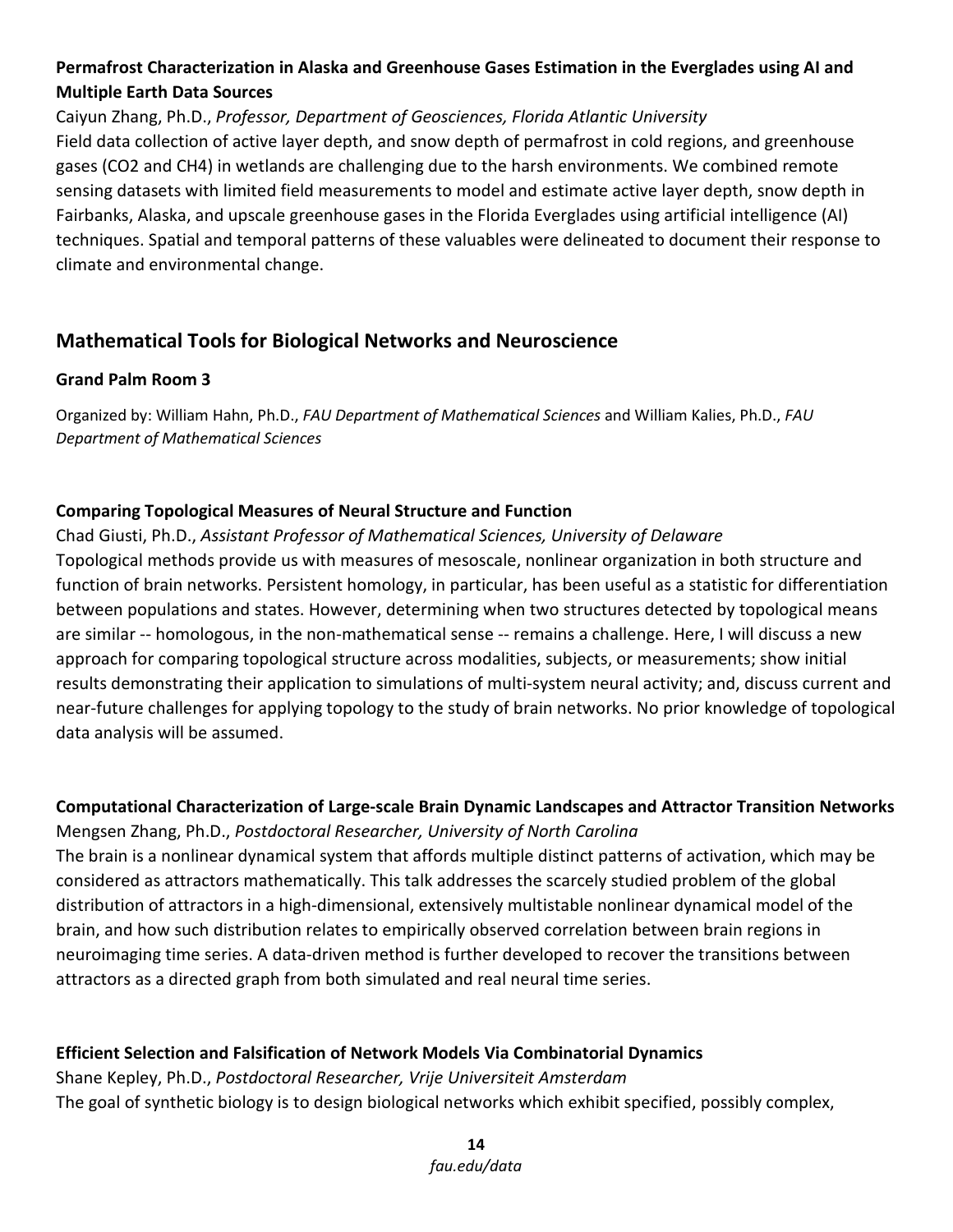dynamical behavior both in vitro and in vivo. Many designs fail one or both requirements because the system parameters are high dimensional, difficult to measure, or due to the lack of first principles governing the dynamics. Since it often requires many expensive, time-consuming experiments to produce the data required to test a single design, failures are a very costly problem. In this talk we describe a modeling and computational framework that allows for rapid screening of thousands of potential network designs for particular dynamic behavior. This approach is based on analysis of all possible combinatorial dynamic phenotypes which a network design is capable of exhibiting and estimating the likelihood of witnessing each phenotype. The analysis of a single network is much coarser, but also much faster, than numerical simulation of differential equations models. We will demonstrate the approach using a recent example in which we performed a complete study of bistability and hysteresis in three node gene regulatory networks.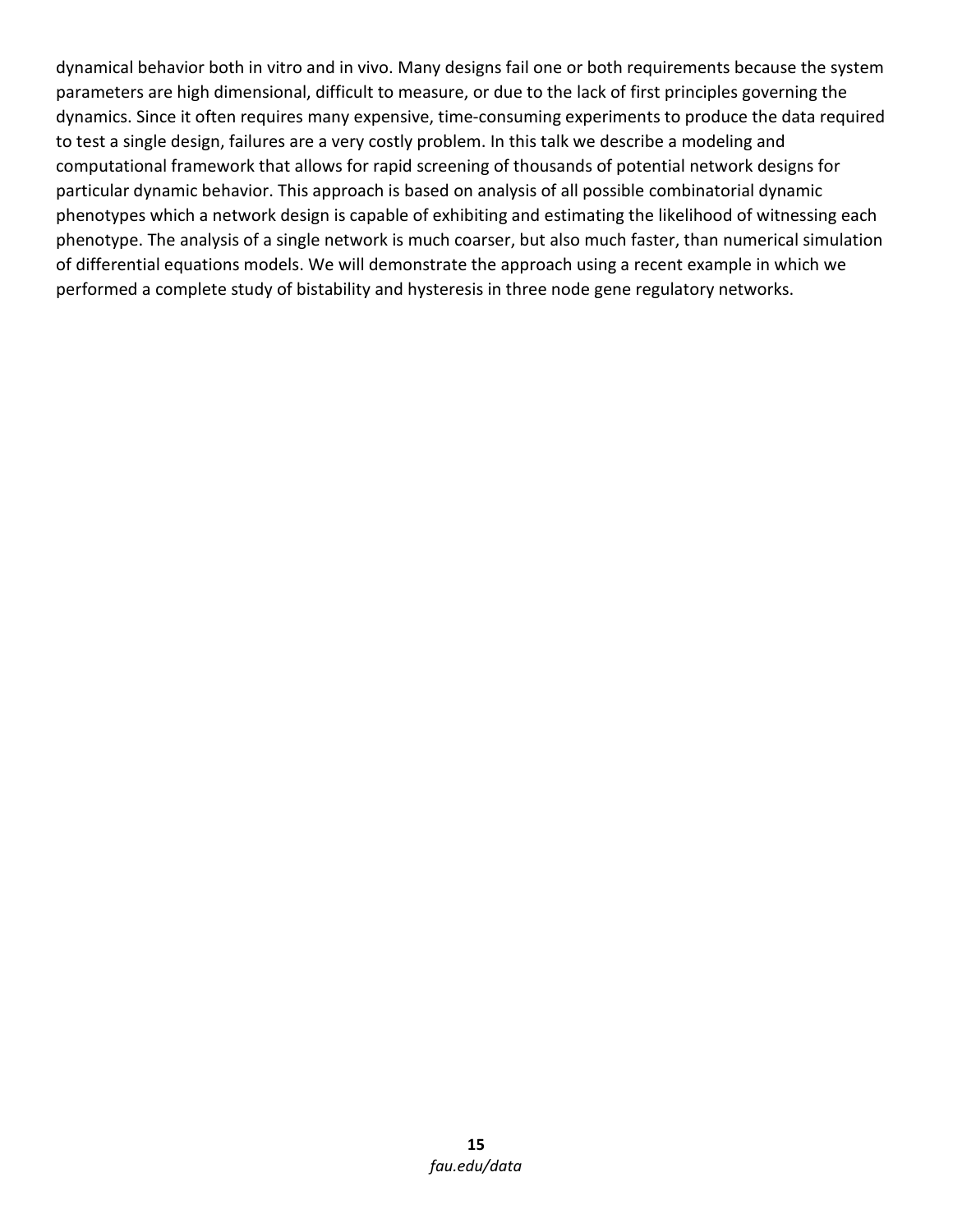# DATA-DRIVEN SCIENCE AND AI CONFERENCE

# Program Committee Members

William Kalies, Ph.D., Conference Chair, FAU Schmidt College of Science

Medical Physics and Image Processing Session Luc Wille, Ph.D., FAU Department of Physics Wazir Muhammad, Ph.D., FAU Department of Physics

AI in Chemistry and Molecular Medicine Session Andrew Terentis, Ph.D., FAU Department of Chemistry and Biochemistry Francis Motta, Ph.D., FAU Department of Mathematical Sciences

Computational Perspectives on Brain Function and Behavior Session William Alexander, Ph.D., FAU Department of Psychology and Center for Complex Systems and Brain Sciences

> Geoscience Data Mining and Satellite Image Analysis Session Caiyun Zhang, Ph.D., FAU Department of Geosciences

Urban Applications of Data Science Session Steven Bourassa, Ph.D., FAU Department of Urban and Regional Planning

Mathematical Foundations of Data Science and AI William Hahn, Ph.D., FAU Department of Mathematical Sciences William Kalies, Ph.D., FAU Department of Mathematical Sciences

# Organizing Committee Members

William Kalies, Ph.D., Conference Chair Zach Greathouse, MBA Maria Provost, Ed.D.